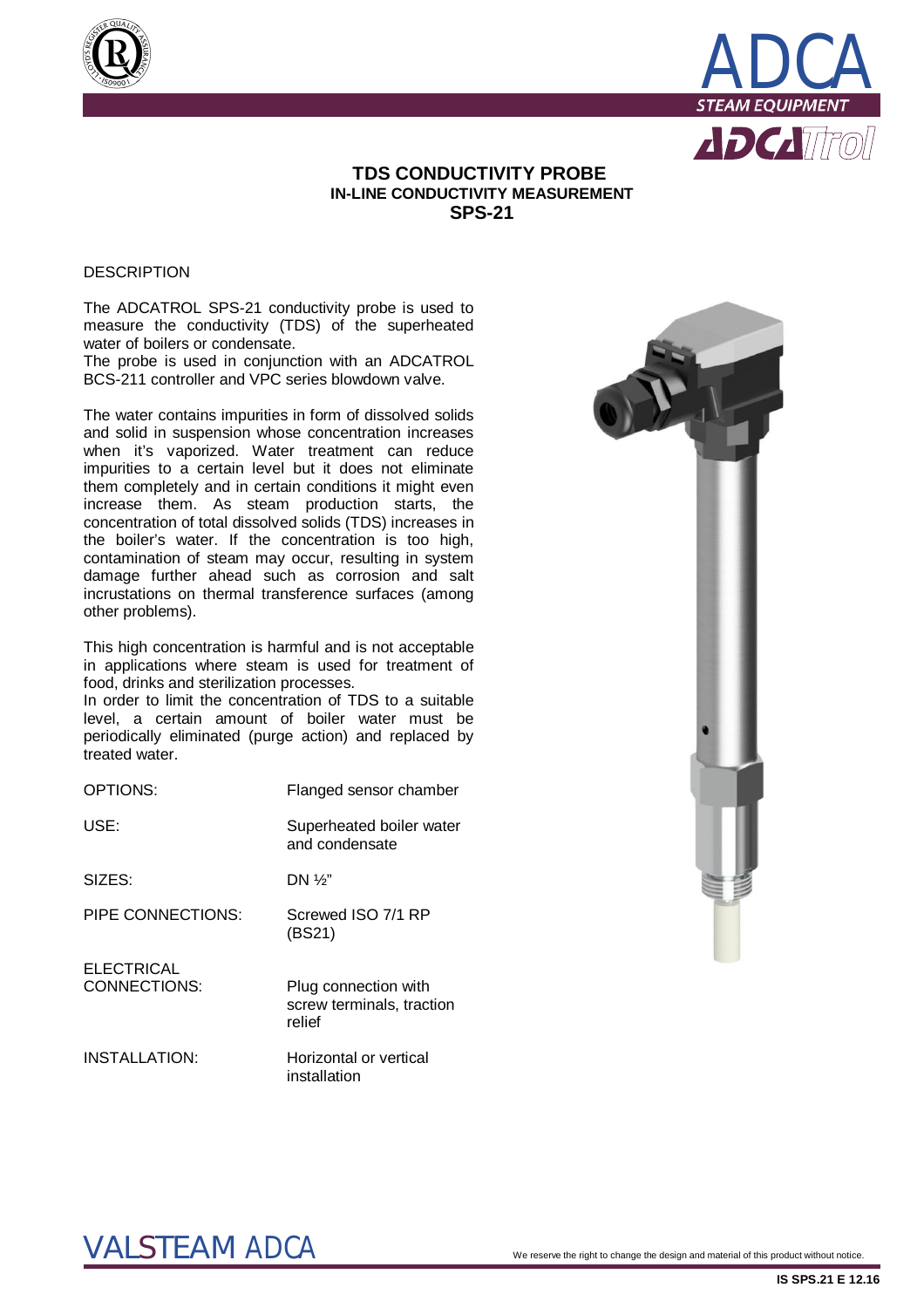



| <b>THECNICAL DATA</b>          |                           |  |  |  |
|--------------------------------|---------------------------|--|--|--|
| <b>TYPE</b>                    | $SPS-21$                  |  |  |  |
| Component mark                 | <b>TUV ID: 0000006175</b> |  |  |  |
| Protection as per DIN VDE 0470 | IP65                      |  |  |  |

| <b>LIMITING CONDITIONS</b> |  |
|----------------------------|--|
| 32 bar                     |  |
| 239 °C                     |  |
| 100 °C                     |  |
| $20 \text{ mm}$            |  |
| $100 \text{ m}$            |  |
| M <sub>16</sub> x1,5       |  |
| 1 uS/cm                    |  |
|                            |  |

\* Low er range available upon request

| <b>MATERIALS</b>        |                 |  |  |  |
|-------------------------|-----------------|--|--|--|
| <b>DESIGNATION</b>      | <b>MATERIAL</b> |  |  |  |
| Probe housing           | Stainless steel |  |  |  |
| Probe rod               | Stainless steel |  |  |  |
| Insulation              | PTFF            |  |  |  |
| Socket                  | Polyamid        |  |  |  |
| Sealng ring             | Soft iron       |  |  |  |
| <b>Measuring flange</b> | 1 046           |  |  |  |



# **TYPE F-2132 FLANGED SENSOR CHAMBER (SANDWICHED DESIGN)**



| POS. | <b>DESIGNATION</b>                                   |
|------|------------------------------------------------------|
|      | Type F-2132 Flanged Sensor chamber                   |
|      | <b>SPS-21 Conductivy probe</b>                       |
|      | Compression fitting for sample collection (optional) |

**Note:** Can be fit into a "T" connection or into our standard chamber providing that the probe is always in contact with the water. Any metallic parts near the probe must be at a minimum of 20 mm from the central end pole.

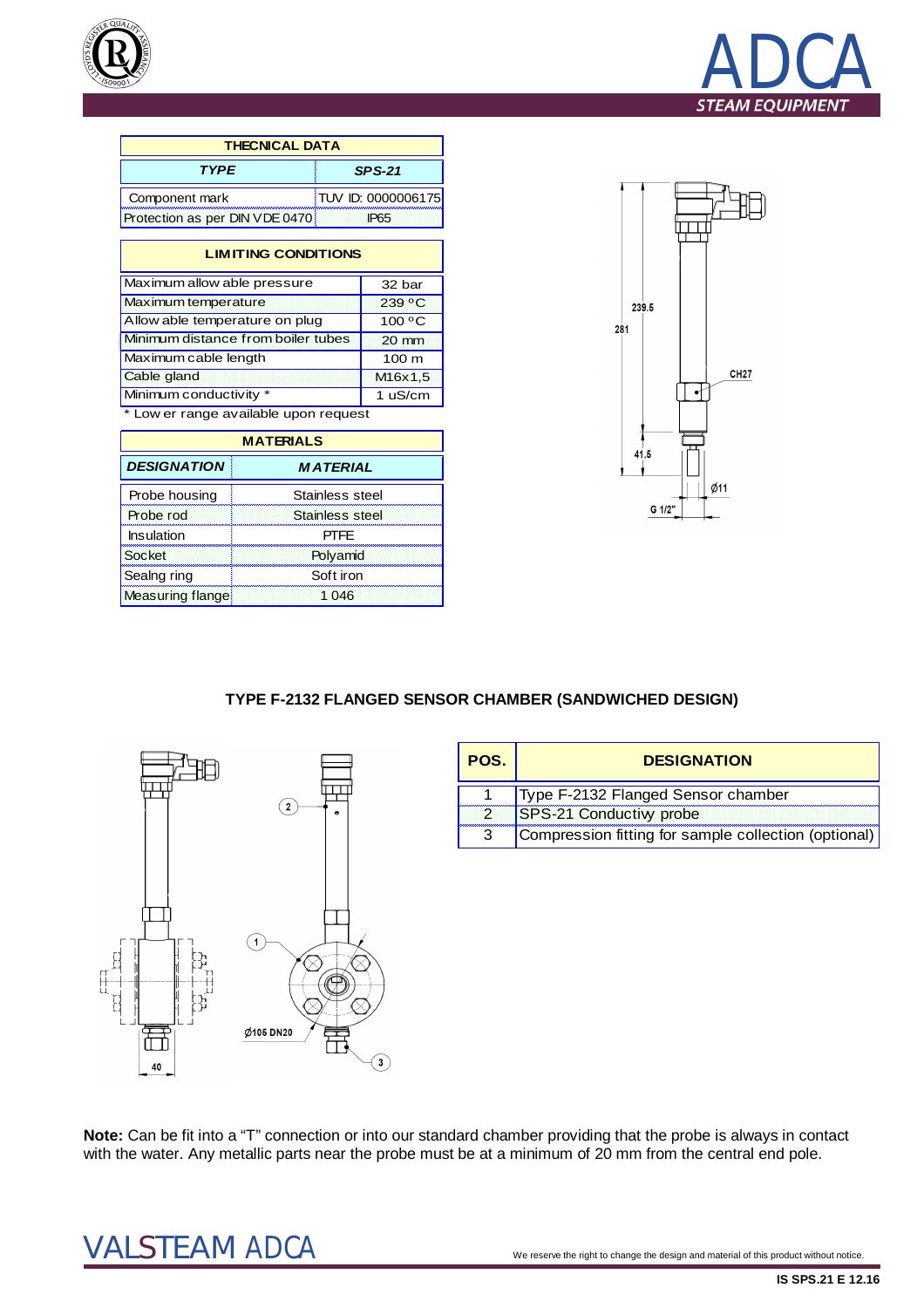



## **TYPICAL INSTALLATION**

#### **FIRETUBE BOILER AND PNEUMATIC ACTUATED VALVE**

#### **OPERATION**



The VPC blowdown valve is programmed to open periodically in order to purge a certain amount of water. The BCS controller will then measure the electrical conductivity of boiler water (closed related to the TDS) and compare it with the set point selected in the controller. It close the valve after the purge if the measured value is lower, or it will keep the valve open until the measured value stay below the set point, if it is higher.

To avoid energy waste due to boiler stand-by or low load, it is recommended to relate the system operation to the burner firing.

It is also recommended to install a heat recovery system (flash vessel, heat exchanger, etc) before connecting the wasted water to the BEX.

| POS. | <b>DESIGNATION</b>                |
|------|-----------------------------------|
|      | Adcatrol SPS-21 TDS probe         |
| 2    | Adcatrol BCS-211 TDS controller   |
| З    | Adcatrol VPC-32 Blowdown valve    |
|      | Adca SC32SS Sample cooler         |
| Б.   | Adca NV-400 Needle valve          |
|      | GV32B Bronze globe valve          |
|      | Adca VF Bellow sealed globe valve |

**Note: Sensor chamber is rotated 90º for catalogue only.**

#### **TYPICAL INSTALLATION**

## **WATER TUBE COIL BOILER – PROBE INSTALLED IN THE CONDENSATE RETURN LINE**



## **OPERATION**

The BCS controller (2) is programmed to continuously measure (1) the electrical conductivity of boiler return condensate (closed related to the TDS) and, compare it with the set point selected in the controller, it will invert the flow of the three way valve (4) from B to C if the measured value is higher, or keep the valve flow from A to B until the measured value exceed the set point.

The chamber (3) guaranties that the probe (1) is always in contact with the measured medium (condensate).

It is recommended to install a heat recovery system (flash vessel, heat exchanger, etc) before connecting the wasted condensate (C) to the BEX.